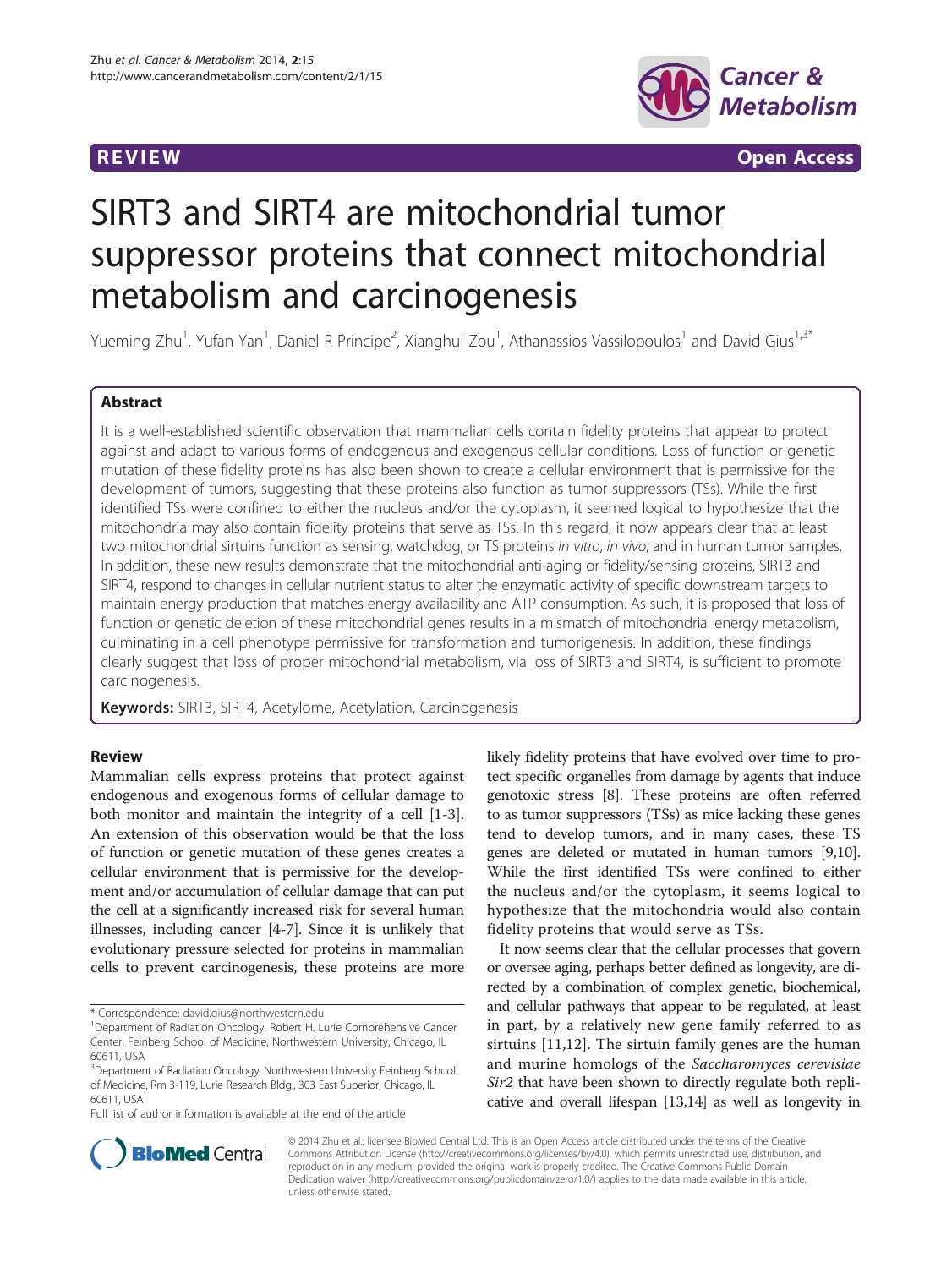Caenorhabditis elegans and D. melanogaster [[11,12\]](#page-8-0). In these more primitive species, it appears that these genes direct longevity, at least in some significant part, by silencing telomeres and sub-telomeric regions, silent mating type loci, and, crucially, the rDNA, suppressing formation of rDNA circles [\[12,15\]](#page-8-0).

In contrast, mammalian sirtuin members are associated with numerous physiological roles including stress response, regulation of metabolism, gene silencing, and aging [\[16,17](#page-8-0)]. While it has not been shown that these genes determine longevity in mammals, they do appear to regulate critical signaling networks, and following stress, several mice lacking one of the sirtuin genes develop illnesses that mimic those observed in older humans [[12,18](#page-8-0)]. Sirtuins were initially discovered to function as deacetyltransferases; however, it now appears that several of the proteins also function as ribosyltransferases [[19](#page-8-0)-[21](#page-8-0)] under specific conditions. Based on these results, it has been proposed that the mammalian sirtuins play a significant role, at least in part, in directing the acetylome signaling network that has recently been shown to be critical in regulating multiple cellular processes [\[22](#page-8-0)]. While this represents only a part of the overall role of sirtuins in mammalian biology, it now appears clear that this protein family, in some significant way, directs the activity of downstream targets via post-translational modifications involving protein acetylation (Figure 1A) to maintain cellular metabolic homeostasis [[23\]](#page-8-0).

Mammalian sirtuins are classified as class III histone deacetylases, which are different than traditional class I and II histone deacetylases (HDACs) [[24,25](#page-8-0)]. Unlike conventional HDACs, sirtuins have a variety of nonhistone substrates ranging from metabolic enzymes to structural proteins as well as histones [[15,19](#page-8-0)]. The function of sirtuins is very well conserved via a common 275-amino acid catalytic domain, and these proteins are localized to the nucleus (SIRT1, 6, and 7), mitochondria (SIRT3, 4, and 5), and cytoplasm (SIRT2) (Figure 1B) [[13\]](#page-8-0). Sirtuins are NAD<sup>+</sup>-dependent deacetylases, and early on in the investigation of sirtuin biology, it was assumed that their requirement for NAD<sup>+</sup> implied that their mechanistic activity was connected to cellular metabolism, providing a link between sirtuin activity, energy, and stress responses [\[26,27\]](#page-8-0). For instance, the mitochondrial sirtuins, SIRT3 and SIRT4, appear to respond to changes in cellular and nutrient stress, resulting in the activation of their deacetylase or ribosyltransferase activity and hence in post-translational modifications of downstream target proteins [\[27](#page-8-0)-[31](#page-8-0)]. It is now well established that SIRT3 deacetylation activity is activated by caloric restriction (CR) and fasting [[29-31\]](#page-8-0), and this induction of deacetylation activity also appears to protect against the development of age-related human pathology, including tumorigenesis [[29,32](#page-8-0)]. While these results do



not, a priori, directly connect sirtuins to longevity, they do strongly suggest that sirtuins, including mitochondrial sirtuins, play a role, at least in some significant part, in the complex process of aging.

### Inflection points, aging, and human carcinogenesis

One fundamental observation in cancer etiology is that the rate of malignancies in any mammalian population increases exponentially as a function of age, suggesting a mechanistic link between the cellular processes governing longevity and carcinogenesis [\[33,34](#page-8-0)]. This observation is even more stark when only considering human somatic solid cancers [\[35\]](#page-8-0). When the data for human solid tumors are presented as a function of increasing age, an intriguing phenomenon is observed: a clear inflection point that occurs at just after 50 years of age [\[36](#page-8-0)[,37](#page-9-0)] (shown by a circle in Figure [2A](#page-2-0)). This inflection point is preceded by an initially gradual slope (referred to as the early or E-slope) but is followed by a very steep curve (referred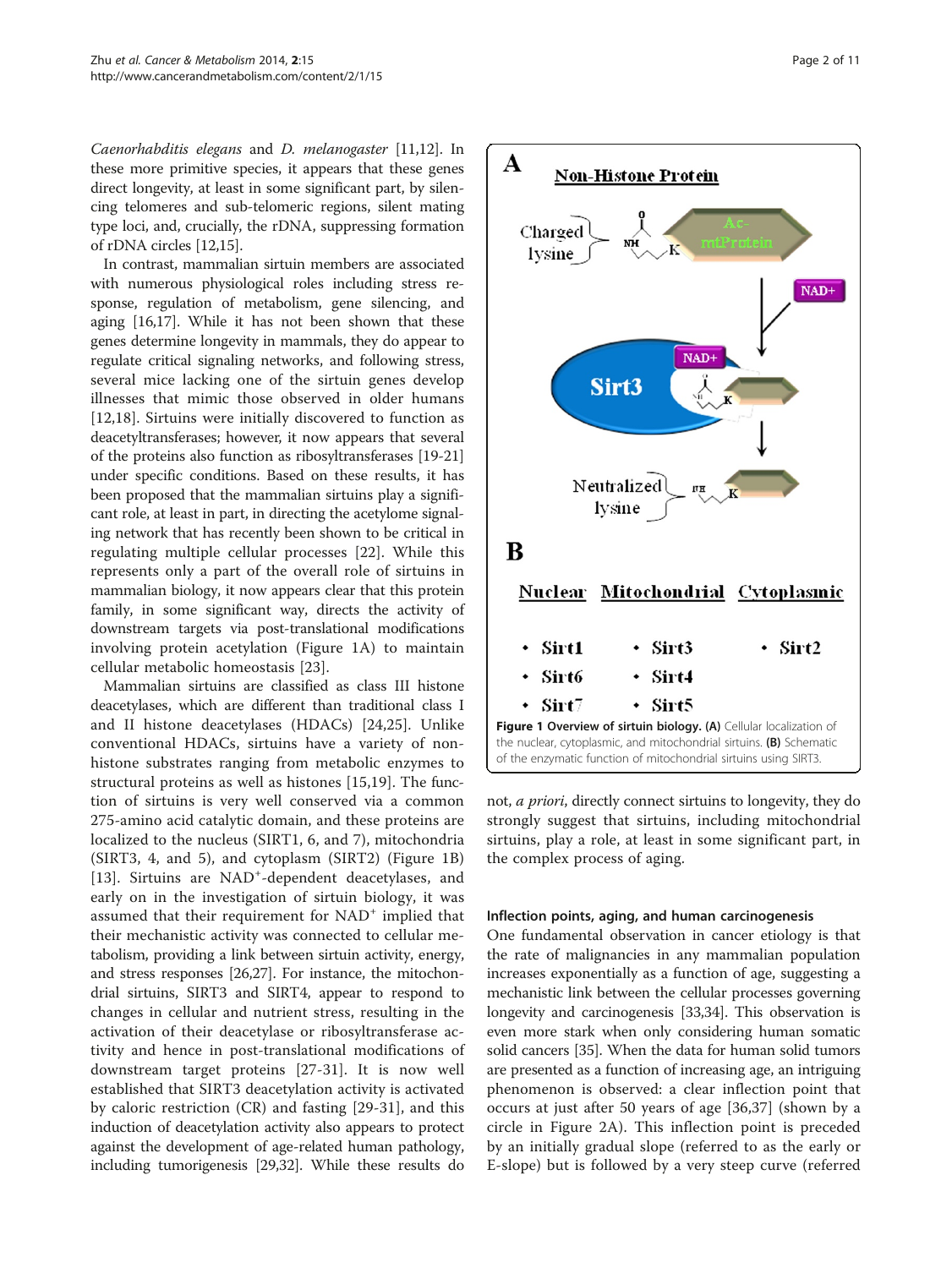<span id="page-2-0"></span>

to as the S-slope), indicating a significant increase in human cancer incidence after age 50 (Figure 2A).

These results strongly suggest that some change in, or dysregulation of, critical biological processes and/or cellular reparative pathways occurs at this inflection point, putting us at an increased risk for somatic tumors [[34](#page-8-0)]. However, while it is tempting to suggest this is due to loss of a specific protein family, that seems unlikely. It is more reasonable to assume that the inflection point is due to a large host of proteins and signaling pathways that maintain a cell's homeostatic poise. As such, our laboratory, as well as many others, is interested in the changes that occur in the cell at this critical inflection point that marks the transition to the tumor-permissive phenotype.

This unique and potentially informative inflection point that is observed in human somatic solid tumors is also observed in almost all species, including mice [[38,39](#page-9-0)]. Analysis of this longevity data in multiple species, C. elegans being a common example, shows an initial long, flat slope, followed by an inflection point, and finally a

steep curve [\[40-42\]](#page-9-0), similar to the curve observed in humans. While these results clearly suggest that both aging and somatic human tumors share similar curves, the more interesting question is whether there is a correlative and/or mechanistic relationship between these two curves that involves, at least in some part, the biology of sirtuin proteins.

In this regard, several research groups, most notably the Guarente laboratory, suggest that the time to the inflection point of the longevity curve is directed, at least in some part, by the sirtuin protein family. This suggestion is based on the observation that overexpression of the sirtuin proteins in C. elegans increased overall lifespan, while in contrast, deletion of these genes resulted in the opposite effect [[40-42\]](#page-9-0). Perhaps the most interesting aspect of these seminal studies is that loss of and/or enforced expression of the C. elegans sirtuins altered the length of the early slope while the slope of the curve after the inflection point remained unchanged (Figure 2B). This result suggests two obvious possibilities: (1) the inflection point is, to some degree, directed by sirtuin activity or (2) there may be a threshold of cellular repair directed by sirtuins, and at some point, cellular damage exceeds repair, potentially playing a role in the appearance of the inflection point. However, it is safe to assume that there are likely many more plausible explanations as well as other proteins that direct this cellular process.

# Caloric restriction, mitochondrial energy metabolism, aging, and human carcinogenesis

It is a well-established observation that animals on a CR diet exhibit significant health-related effects, including an increase in overall lifespan, which is, of course, also dependent upon other nuanced factors [\[14](#page-8-0)[,43,44](#page-9-0)]. However, if one carefully analyzes these results, the closer a diet is to the maximum CR level (i.e., 70% of ad libitum), the greater the increase in murine longevity (Figure [3](#page-3-0)A) [\[45\]](#page-9-0). In addition, it also appears to some significant extent that the increase in lifespan is due to increasing the length of time to reach the inflection point (Figure [3](#page-3-0)A) and not the other portions of the longevity curve [[45](#page-9-0)]. Furthermore, it is well established that murine models genetically designed to induce specific types of tumors also exhibit a decrease in spontaneous disease when placed on a CR diet [\[46](#page-9-0)], as shown by an example of a murine model of mutant Kras-driven carcinogenesis (Figure [3B](#page-3-0)). Similarly, a decrease in spontaneous pancreas tumors was also observed in a rat model for pancreas malignancies [\[47](#page-9-0)]. While there are no rigorous data in humans that definitively link either an increase in lifespan or decreased incidence of malignancies to CR, there are multiple reports of soft data to suggest this [\[33,34](#page-8-0)].

It is also well established that there is a strong relationship between aging and mitochondrial function [\[48-51](#page-9-0)],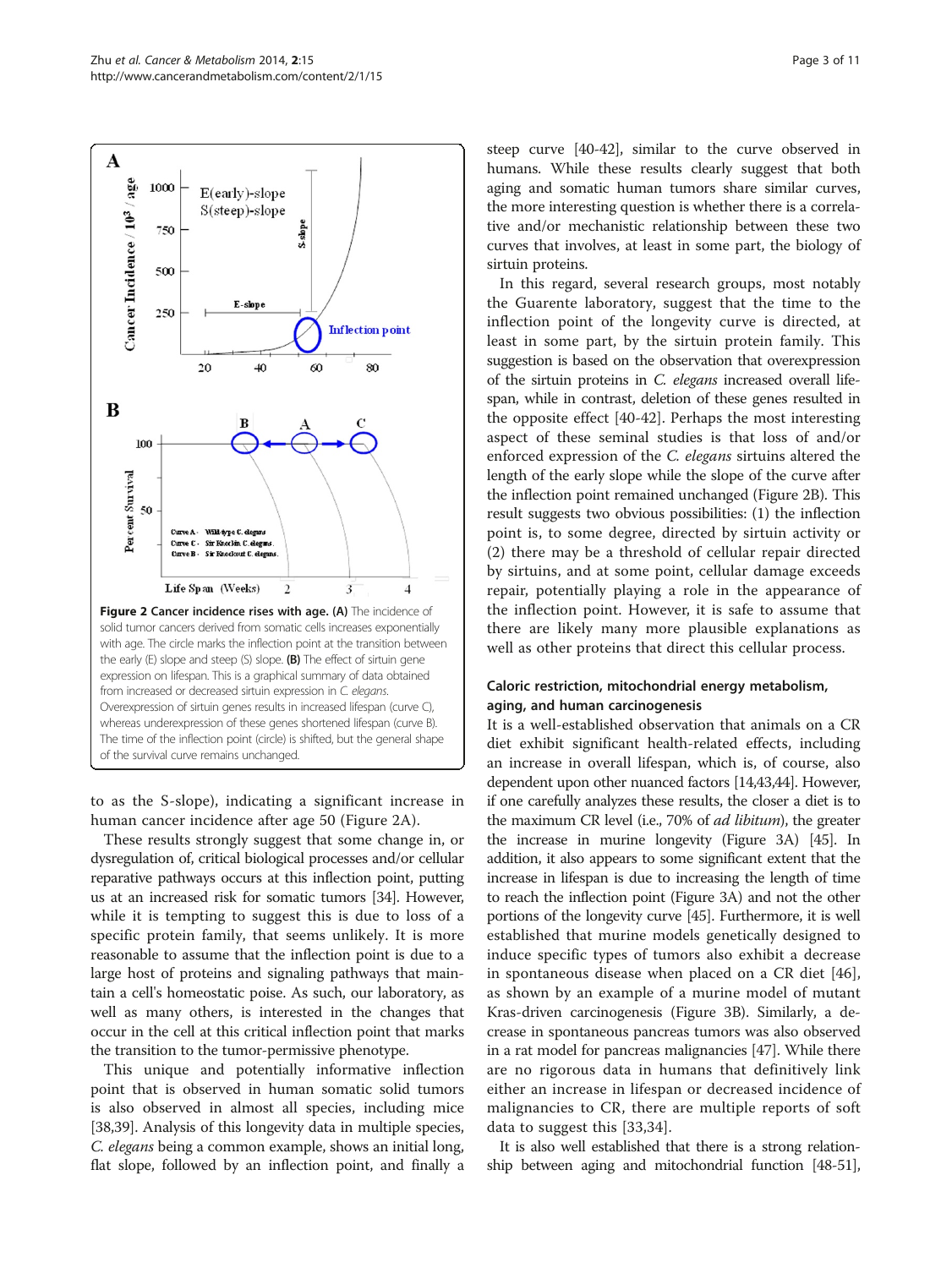<span id="page-3-0"></span>

suggesting that the accumulation of mitochondrial damage results in cellular damage that may include that due to reactive oxygen species (ROS), mtDNA damage, etc. as well as a decrease in lifespan. In this regard, three of the seven mammalian sirtuins are found in the mitochondria, including SIRT3 and SIRT4 [[52](#page-9-0)]. These results suggest that the mitochondrial sirtuins (or at least SIRT3 and SIRT4) may respond to changes in cellular and nutrient stress by modification of downstream target proteins [[27](#page-8-0)-[31\]](#page-8-0). While this has not been clearly shown for SIRT4, it has been shown that SIRT3 activity is activated by CR and fasting [\[29-31\]](#page-8-0).

If sirtuins, including the mitochondrial sirtuins, sense nutrient status (i.e., fasting), it seems reasonable to propose that one function of these proteins is to match energy production to cellular need as well as energy consumption. In addition, it would also suggest that the regulation of the mitochondrial acetylome would play a role, at least in part, in matching cellular energy need to availability [[17](#page-8-0),[53](#page-9-0)]. Reversible acetylation of lysine is a post-translational modification that neutralizes the positive charge of this amino acid, potentially altering the 3-dimensional structure of a protein as well as its enzymatic function [[54,55](#page-9-0)]. Thus, it has been proposed that at least one function of the sirtuin gene family is the regulation and maintenance of the metabolome via the deacetylation of specific downstream target proteins that direct the specific pathways in the mitochondria that direct energy productions [[15,](#page-8-0)[56\]](#page-9-0).

These results imply that sirtuins in general, and mitochondrial sirtuins specifically, are nutrient status sensing proteins that transmit a signal to downstream target genes, as well as critical mitochondrial processes, via protein deacetylation. We would propose that the mitochondrial sirtuins respond to what has often been described in most physiology courses as the fed versus the fasting organismal/cellular state [[57](#page-9-0)]. In our adaptation of this model, it is proposed that in a fed state, the cells sense that energy packets (i.e., food) are readily abundant and as such, cellular processes are activated. This favors a prometabolism, pro-aging, and pro-carcinogenic phenotype. The activation of these processes, potentially induced by insulin secretion from the pancreas, would inactivate sirtuins, resulting in a general cellular state of increased protein acetylation (Figure [4](#page-4-0)). In addition, insulin would also activate a series of kinases that would activate prometabolism, and it is suggested that these pathways would result over time in aging and a carcinogenesis-permissive phenotype. Finally, a pro-metabolism status may drive aging at the organismal levels while different degrees of aging may occur at the cellular and/or tissue/organ level, and it is this combination of forces that results in the more complex signs and symptoms of increasing age on a species.

In contrast, when an organism is a fasting state, which was likely quite often for evolutionarily primitive man, it seems reasonable to propose that a metabolic state would be established that maximizes the efficiency of energy generation as well as energy use. In this environment, is seems reasonable to propose that the activity of the mitochondrial sirtuins, as well as perhaps the entire sirtuin family, would be activated, resulting in a generalized deacetylated status (Figure [4](#page-4-0)). This would result in a cellular phenotype that would be energy conserving, antimetabolism, anti-aging, as well as anti-carcinogenic. However, this is presented as a very simplistic model that may apply mostly to SIRT3 and the mitochondrial, and it is clear that changes in both acetylation and phosphorylation are much more complex as well as the interplay between this PTM on specific proteins. Finally, does this provide some insight as to why sirtuins might be fidelity or TS proteins? In this regard, it could be proposed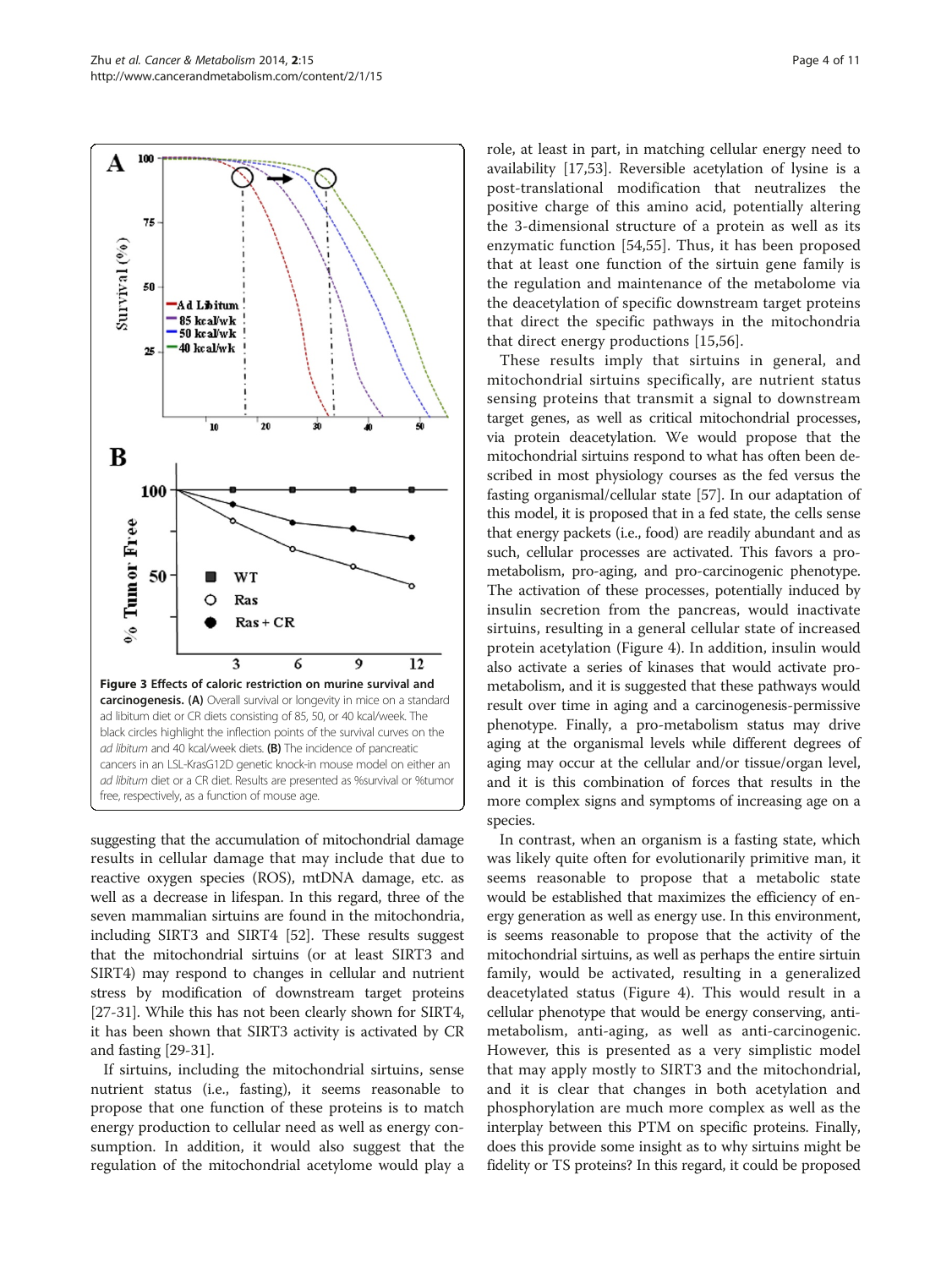<span id="page-4-0"></span>

that one consequence of making cells adapt to become more efficient is the induction of pathways that might also result in a cellular and/or organellar reparative phenotype.

# Mitochondrial SIRT3 acts as a tumor suppressor

Lysine acetylation appears to be not only important but also perhaps the primary post-translational modification used to adapt cells to periods of fasting and to direct the activity of specific mitochondrial proteins [[58-60\]](#page-9-0). In this regard, several proteomic surveys have identified a disproportionately high number of acetylated proteins in the mitochondria, which contain reversible acetyl-lysines associated with energy homeostasis [[23,](#page-8-0)[61\]](#page-9-0). SIRT3 is the primary mitochondrial deacetylase, and genetic knockout of Sirt3 alters a significant number of mitochondrial protein acetylation sites [\[62\]](#page-9-0), including proteins involved in the generation of ATP [[26](#page-8-0)]. Therefore, it seems reasonable to propose that lysine acetylation of mitochondrial proteins may serve to both maintain and regulate overall mitochondrial metabolism and function. Therefore, we believe that it is logical to hypothesize that SIRT3 acts as a metabolic sensing protein to direct the regulation of mitochondrial energy metabolism and ATP synthesis, the detoxification of mitochondrial ROS, and other biological processes essential for proper mitochondrial function. In addition, as discussed above (Figure 4), it is likely that SIRT3 senses decreased nutrient availability and responds by increasing the efficiency of mitochondrial pathways that generate ATP, shifting energy away from glycolysis and towards oxidative phosphorylation.

It is a well-established observation that there is a link between dysregulation of mitochondrial function in cancer cells, which exhibit a significant increase in glycolysis, and aberrant cellular metabolism. This link is commonly referred to as the "Warburg Effect" [\[26](#page-8-0)[,63\]](#page-9-0). This has also been observed to be a function of age, suggesting a

potential mechanistic link between the cellular processes governing mitochondrial function, longevity, and the development of cancers [\[34](#page-8-0)]. Finally, tumor cells also appear to have increased ROS levels that may be due to aberrant metabolism, either through increased production or decreased enzymatic detoxification, either of which may result in oxidative stress and persistent oxidative cell damage, adversely affecting genome stability. Increased ROS levels are considered an early event in carcinogenesis and, under specific cellular conditions, can further affect cell dedifferentiation, tumor initiation, and progression. These results provide strong evidence to support the hypothesis that mitochondrial dysregulation plays a significant role in the multi-hit process of cell transformation and ultimately carcinogenesis. Based on these results, it has been proposed that mitochondrial proteins, such as SIRT3 and SIRT4, may function as critical regulators at the crossroads between metabolism, aging, and agingrelated human illnesses such as cancer [[64\]](#page-9-0). Finally, the logical extension of this idea is that the loss of SIRT3 activity, by one of several potential mechanisms, would create a cellular environment permissive for age-related cancers [[29](#page-8-0)].

Therefore, mice lacking the mitochondrial Sirt3 gene were established to determine whether SIRT3 is a TS protein, in which case, cells or mice lacking Sirt3 would likely display a tumor-permissive phenotype. In this regard, our laboratory has shown that mice lacking *Sirt3* do not exhibit an obvious or early in vivo phenotype or other physiological abnormalities; however, the livers of these mice exhibit a significant increase in acetylated mitochondrial proteins, as compared to the wild-type mice [[62](#page-9-0)]. Moreover, when these mice or primary tissue cultures derived from them were treated with various stress factors, such as oxidative stressors, chemical-hormonal, or ionizing radiation, they displayed physiological phenotypes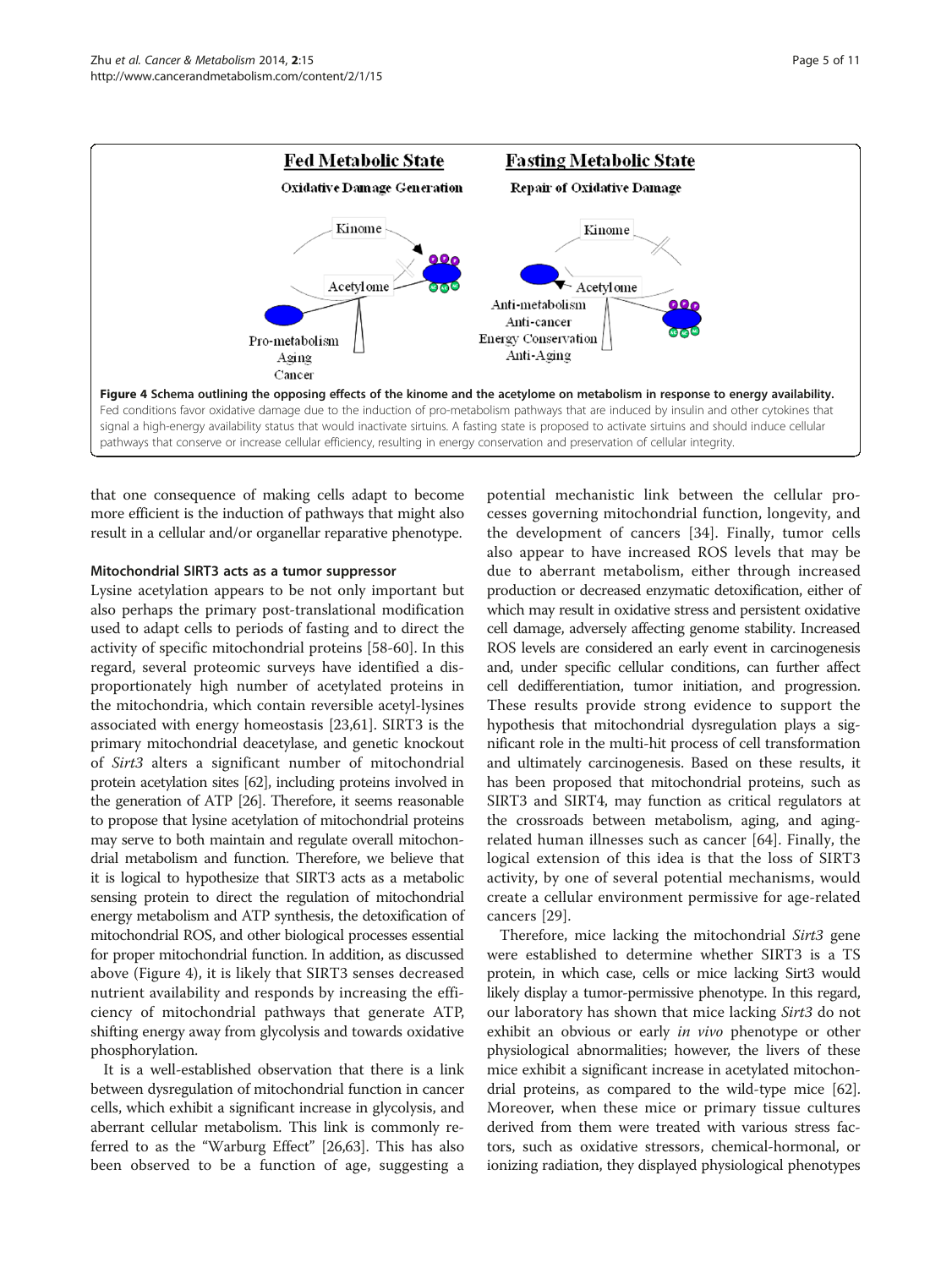consistent with increasing age, including cardiac hypertrophy [\[28](#page-8-0),[65\]](#page-9-0), carcinogenesis [[29](#page-8-0)[,66,67](#page-9-0)], fatty liver [[27](#page-8-0)[,68](#page-9-0)], radiation-induced liver damage [\[31](#page-8-0)], and agerelated hearing loss [\[32](#page-8-0)[,64](#page-9-0)]. Interestingly, a common observation in each of these studies showed loss of Sirt3-induced higher steady-state levels of ROS as well as oxidative stress.

While fidelity proteins, whether in the nucleus, cytoplasm, or the mitochondria, appear to have multiple downstream targets, it seems reasonable to suggest that the observed increase in ROS levels in cells deficient in SIRT3 may contribute to the development of ageassociated pathologies. Thus, loss of Sirt3 may induce aberrant mitochondrial metabolism, and when the cells are exposed to additional endogenous and exogenous insults that also result in stress, there may be resultant intracellular redox imbalance that may have deleterious biological effects.

Therefore, there are two questions that must be addressed: (1) how does SIRT3 regulate mitochondrial metabolic homeostasis? (2) What are the downstream targets involved in this regulatory process?

Recent studies have demonstrated that Sirt3 regulates the tricarboxylic acid cycle by deacetylating isocitrate dehydrogenase [\[32](#page-8-0)], glutamate dehydrogenase (GDH) [[69\]](#page-9-0), and acetyl-CoA synthetase [\[61](#page-9-0),[70\]](#page-9-0). SIRT3 also regulates the fatty acid cycle by deacetylating long-chain acyl-coenzyme A dehydrogenase and 3-hydroxy-3 methylglutaryl coenzyme A synthase 2 [[26,](#page-8-0)[60,70](#page-9-0)]. Our group and others have observed that subunits of the electron transport chain (complexes I–III and ATP synthase) are also the substrates of SIRT3 [\[71,72](#page-9-0)]. In addition, SIRT3 deacetylates manganese superoxide dismutase (MnSOD), altering its activity of superoxide removal [[31](#page-8-0)]. Combined, these results strongly suggest that SIRT3 is the primary mitochondrial deacetylase serving to direct mitochondrial energy production as well as to limit the accumulation of mitochondrial ROS.

In vivo loss of Sirt3 in mice exhibit dysregulation of mitochondrial functions including increased mitochondrial DNA damage in the liver, reduced ATP production, an increase in mitochondrial ROS (including superoxide), as well as increased ER/PR positive breast malignancies [[29\]](#page-8-0). Similarly, when *Sirt3* knockout mouse embryonic fibroblasts (MEFs) were challenged with various stress factors, these cells had loss of contact inhibition and were subsequently immortalized/transformed by infection with a single oncogene, suggesting that SIRT3 may function as a TS [[29,31](#page-8-0)].

Interestingly, there is a significant decrease in SIRT3 levels in human tumors compared to normal tissue controls. While these results appear to suggest that SIRT3 is a genomically expressed, mitochondrially localized TS, the mechanism through which SIRT3 protects against

tumorigenesis is unclear. As discussed, many substrates of SIRT3 are tightly linked with energy homeostasis and ROS production. Therefore, it has been suggested that increased mitochondrial oxidative stress contributes to human carcinogenesis. Our data support this hypothesis, as murine breast tissue lacking Sirt3 exhibited an increase in steady-state ROS. Similarly, human breast tissue samples also displayed increased mitochondrial superoxide levels coinciding with decreased Sirt3 expression. Sirt3−/<sup>−</sup> mouse hepatocytes [[28,29\]](#page-8-0) and cardiomyoctes [[28](#page-8-0)[,65\]](#page-9-0) also presented with significantly higher basal superoxide levels, which were observed to further increase when exposed to different types of exogenous cellular stress.

In recent years, three seminal papers have been published that demonstrated that deacetylation of MnSOD by SIRT3 directs its enzymatic activity [\[30,31](#page-8-0),[73](#page-9-0)]. Furthermore, in several tissue culture experiments, co-infection of lenti-MnSOD not only decreased mitochondrial superoxide levels but also prevented immortalization of Sirt3−/<sup>−</sup> MEFs by a single oncogene [\[31\]](#page-8-0). These experiments were confirmed using a MnSOD construct in which lysine 122 was mutated to arginine (MnSOD122K-R), resulting in a constitutively active, dominant positive protein [\[31](#page-8-0)]. Co-infection of lenti-MnSOD122K-R also prevented immortalization of Sirt3<sup> $-/-$ </sup> MEFs by a single oncogene. In contrast, co-infection with dominant negative mutant MnSOD gene (lenti-MnSOD122K-Q) mimicking a constitutively acetylated lysine failed to prevent immortalization by infection with a single oncogene [[31](#page-8-0)]. Finally, it has also been shown that infection with the lenti-MnSOD122K-R gene prevented tissue culture transformation with exogenous agents, including ionizing radiation and stressinduced increases in cellular ROS [\[31\]](#page-8-0). These experiments strongly suggest that aberrant mitochondrial superoxide metabolism plays a significant role in the tumorpermissive phenotype (Figure [5](#page-6-0)) observed in cells lacking Sirt3.

Many studies also suggest that changes in the steady state level of ROS may play a critical role in how the mitochondria communicate with other parts of the cell and further lead to changes in gene expression, cell proliferation, and apoptosis [\[29,](#page-8-0)[74](#page-9-0)-[78](#page-9-0)]. In support of this hypothesis, Venkataraman et al. showed that overexpression of MnSOD in PC-3 cells resulted in a delay of the G1-S phase transition. This delay was mediated in part by modulation of the redox status of the cell through the increased levels of  $H_2O_2$  [\[79](#page-9-0)]. In addition, Karawajew et al. demonstrated that mitochondrial ROS serve as second messengers by guiding p53 translocation to the mitochondria, leading to the activation of apoptosis and p53 target gene expression [\[75\]](#page-9-0). They also showed that treatment of cells with oligomycin, an inhibitor of ATP synthase, prevents stress-induced mitochondrial accumulation of p53 and abrogates p53-dependent apoptosis by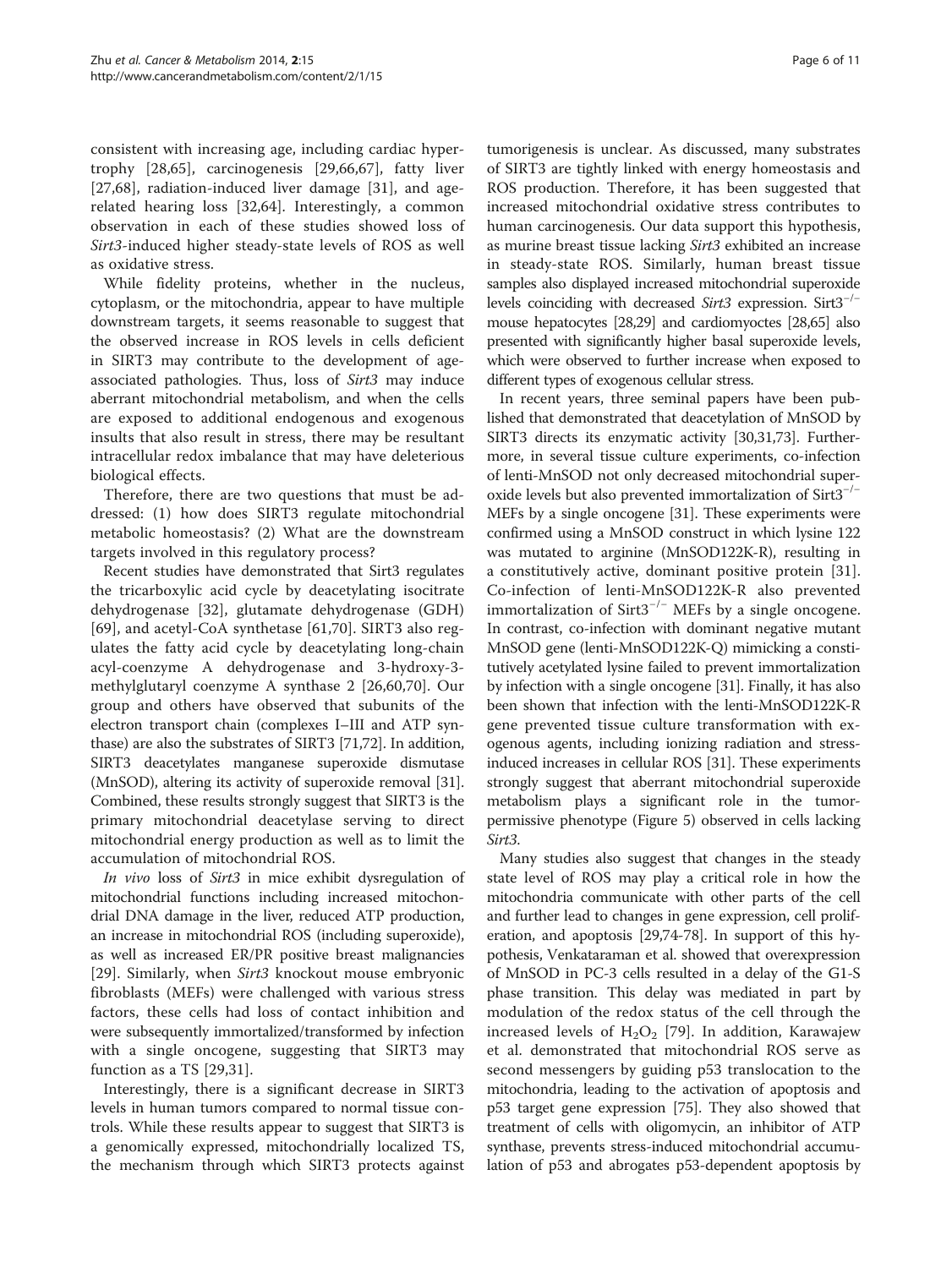<span id="page-6-0"></span>

in ROS is thought to be an early event in the *in vivo* carcinogenesis observed in mice lacking Sirt3.

reducing mitochondrial ROS levels [\[75\]](#page-9-0). These results strongly support the hypothesis that the alteration of mitochondrial ROS production, via changes in MnSOD enzymatic activity (Figure 5) or mitochondrial metabolic homeostasis, represents a potential mechanism for intercompartmental cellular communication and may play a role in SIRT3 deficiency-induced aging-related cancers.

Finally, several studies also indicate that the acetylation statuses of SIRT3 substrates like acetyl-CoA synthetase, GDH, long-chain acyl-CoA dehydrogenase (LCAD), succinate dehydrogenase, and mitochondrial ribosome subunit MRPL10 are frequently altered in human cancers. Interestingly, SIRT3 has also been shown to have proapoptotic or anti-apoptotic effects on different cell types, and at least one mechanism involves deacetylating Ku70, preventing the release of BAX into mitochondria [[80](#page-9-0)]. Although the detailed mechanism of the connection between these mitochondrial protein acetylation and carcinogenesis events is still unclear, these results provide evidence that the mitochondrial acetylome may play an important role in the cellular damage and tumorpermissive phenotype (Figure 5).

# SIRT4 functions as tumor suppressor by directing glutamine metabolism

Recent evidence suggests that SIRT4 may also have a role in cell metabolism and carcinogenesis. Like SIRT3, SIRT4 regulates metabolic function through variety of mechanisms. While SIRT3 directs post-translational modifications via protein deacetylation, SIRT4 affects its targets largely through NAD-dependent ADPribosylation (Figure [6\)](#page-7-0) [\[20\]](#page-8-0). SIRT4 is expressed in several cell types including liver, kidney, testis, striated muscle, and vascular smooth muscle as well as the insulinproducing β cells in the islets of Langerhans [\[81](#page-9-0)].

SIRT4 is activated in response to genotoxic stress and is required for the block in glutamate metabolism allowing for a proper DNA damage response [\[82\]](#page-9-0). While SIRT4 exhibits no deacetylase activity on histones or serum albumin [[81](#page-9-0)], recent findings suggest SIRT4 deacetylates malonyl CoA decarboxylase (MCD) under low nutrient conditions. MCD produces acetyl CoA from malonyl CoA, the latter providing a carbon skeleton for lipogenesis under nutrient-rich conditions [[83](#page-9-0)]. When deacetylated by SIRT4, MCD functions less efficiently, and animals lacking SIRT4 present with increased MCD activity, dysregulated lipid metabolism, and protection against diet-induced obesity (Figure [6\)](#page-7-0). Therefore, SIRT4 opposes fatty acid oxidation, promoting lipid anabolism by regulating MCD function/malonyl CoA levels [\[83](#page-9-0)]. Similarly, in both myocytes and hepatocytes, loss of SIRT4 increased fatty acid oxidation gene expression and cell respiration [[84\]](#page-10-0).

In pancreas β cell mitochrondria, SIRT4 serves to ADPribosylate GDH, a mitochondrial enzyme that converts glutamate to α-ketoglutarate, the activity of which is also modulated by ADP-ribosylation [[85\]](#page-10-0). GDH promotes glutamine/glutamate metabolism, facilitating ATP production and insulin secretion. Once ADP-ribosylated, the enzymatic function of GDH is repressed, leading to \reduced ATP synthesis and less effective insulin secretion in response to exogenous amino acids [\[86,87](#page-10-0)].

Clinically, SIRT4 mRNA expression is reduced in several malignancies, including breast, colon, bladder, gastric, ovarian, and thyroid cancers, though SIRT4 loss was particularly pronounced in lung cancer patients (Figure [6](#page-7-0)).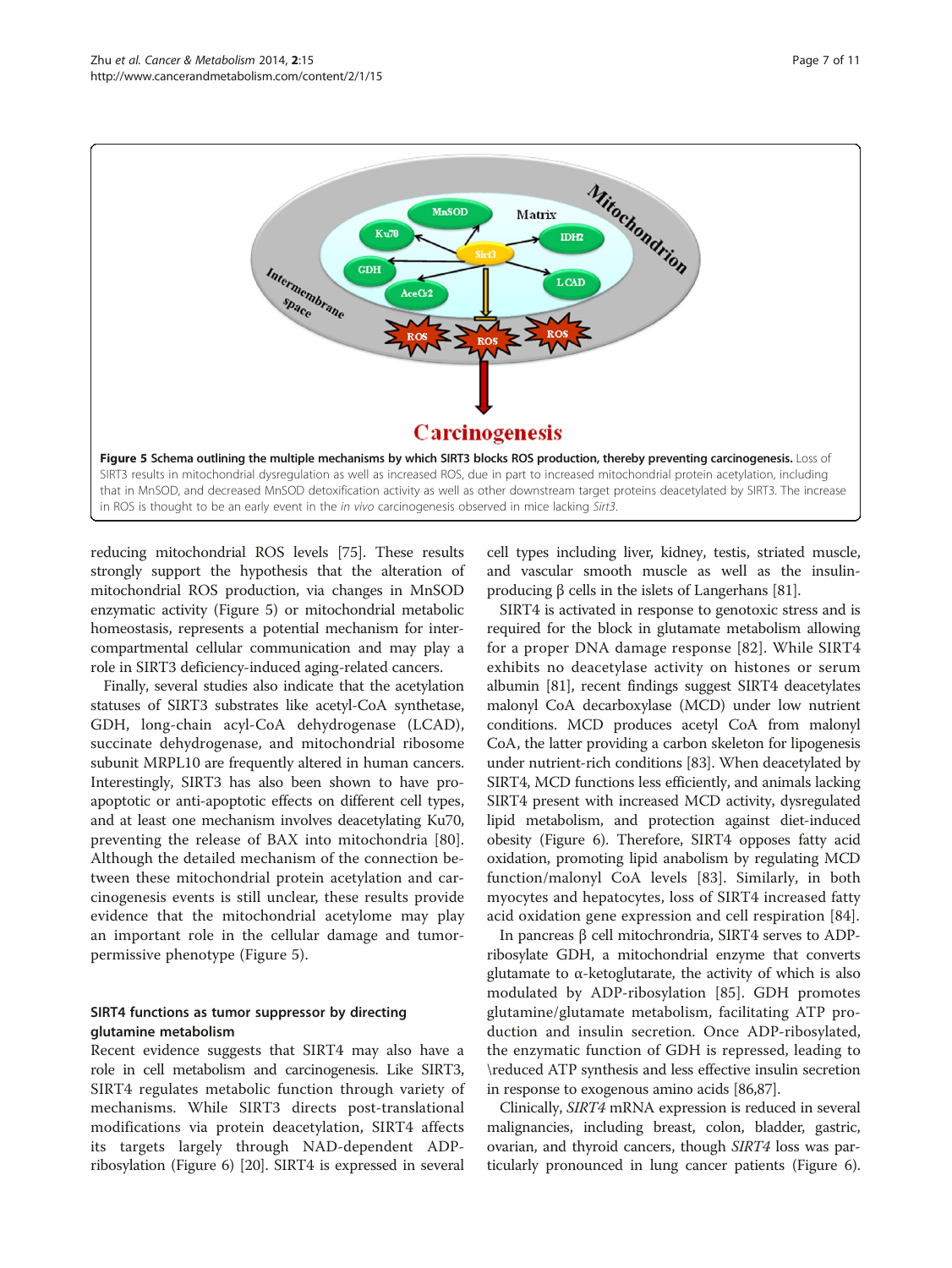<span id="page-7-0"></span>

Accordingly, mice with whole body knockout of Sirt4 present with a variety of solid tumors, though most frequently lung tumors [\[86,88](#page-10-0)]. In addition, loss of SIRT4 corresponds with increased aggressiveness in women with breast cancer. Furthermore, overexpression of SIRT4 opposes cell proliferation, transformation, and tumor progression as shown in an in vivo murine model [\[89](#page-10-0)]. Similarly, loss of SIRT4 accelerates Myc-induced B cell lymphomagenesis in mice lacking Sirt4, and SIRT4 overexpression sensitizes cells to apoptosis induced by glycolysis inhibitors [\[88](#page-10-0)].

Combined, these observations strongly suggest that SIRT4 has tumor-suppressive effects and that its downregulation may serve to facilitate the progression of several human cancers. Loss of SIRT4 appears to be a result of mammalian target of rapamycin complex 1 (mTORC1), a complex consisting of mTOR, Raptor, and mLST8 that is dysregulated in human cancers and activated under nutrient-rich conditions [\[90](#page-10-0)]. mTORC1 leads to proteasome-mediated destabilization of cAMPresponsive element binding 2 (CREB2), a key transcriptional regulator of SIRT4. By destabilizing CREB2, mTORC1 reduces SIRT4 expression, thereby increasing GDH activity and glutamine/glutamate metabolism [\[89\]](#page-10-0).

## **Conclusions**

The results discussed above suggest that loss of a single mitochondrial protein leads to the aberrant regulation of the mitochondrial acetylome signaling network that responds to metabolic demands and deacetylates downstream target proteins, resulting in a phenotype permissive for human illnesses associated with aging. In this regard, it is proposed that SIRT3 and SIRT4 respond to changes in cellular nutrient status to alter the enzymatic activity of specific downstream targets to maintain energy production that matches energy availability and ATP consumption. As such, it is proposed that loss of function or genetic deletion of these mitochondrial genes results in a mismatch of mitochondrial energy metabolism, culminating in a cell phenotype permissive for transformation and tumorigenesis. As such, we believe that the *Sirt3* and *Sirt4* knockout mice represent a new paradigm that mechanistically links mitochondrial metabolism, the acetylome post-translational signaling network, and age-related disease including carcinogenesis.

### Abbreviations

CR: calorie restriction; CREB2: cAMP-responsive element binding 2; GDH: glutamate dehydrogenase; HDAC: histone deacetylases; LCAD: longchain acyl-CoA dehydrogenase; MCD: malonyl CoA decarboxylase;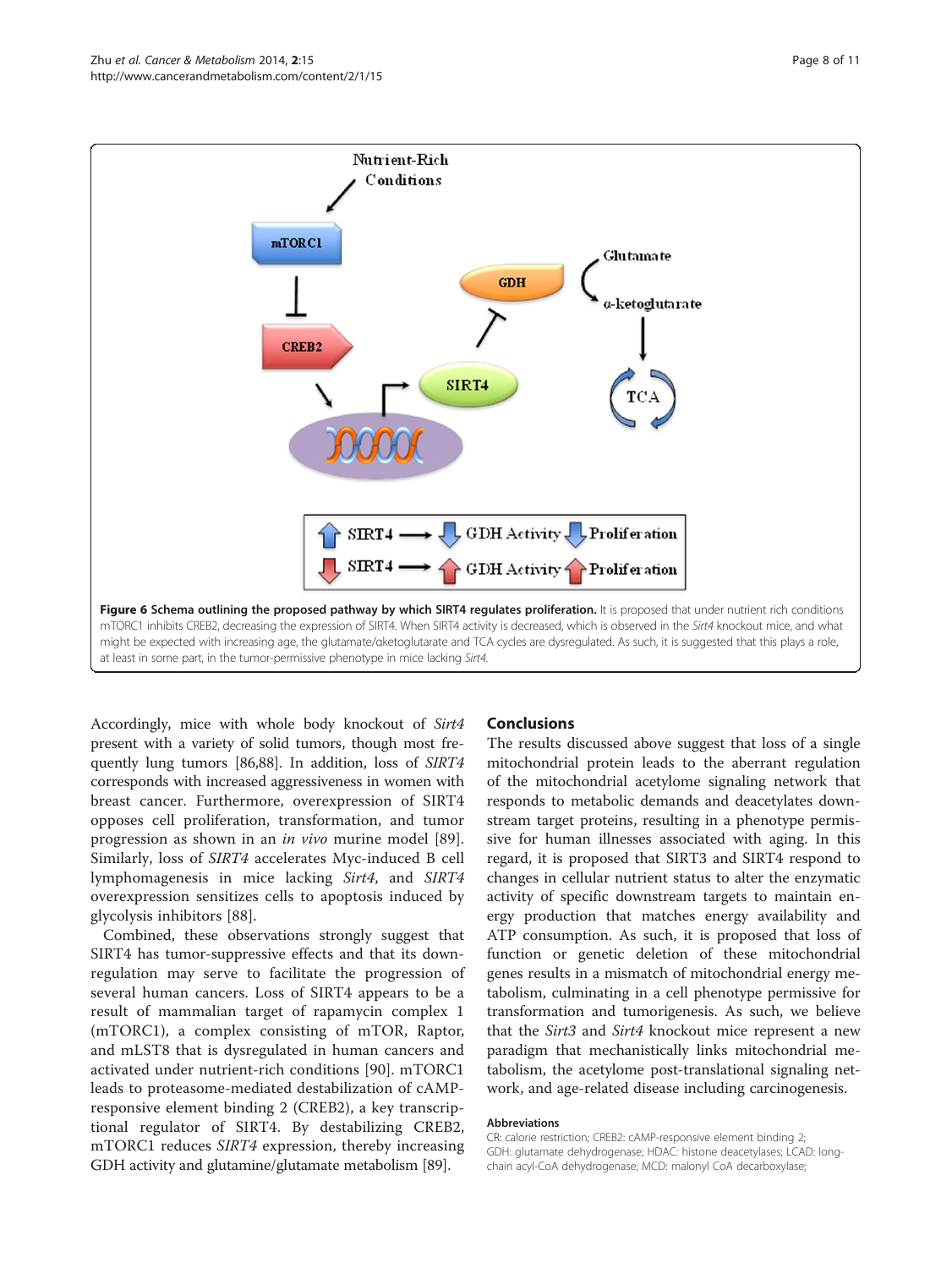<span id="page-8-0"></span>MEF: mouse embryonic fibroblast; MnSOD: manganese superoxide dismutase; mTORC1: mammalian target of rapamycin complex 1; NAD<sup>+</sup>: nicotinamide adenine dinucleotide; ROS: reactive oxygen species; SIRT: sirtuin; TS: tumor suppressors..

#### Competing interests

The authors declare that they have no competing interests.

#### Authors' contributions

YZ reviewed the Sirt3 studies, participated in the preparation of the figures, and drafted the manuscript. YY participated in manuscript design and coordination and helped to edit the manuscript. DP reviewed the Sirt4 studies, participated in the preparation of the figures, and drafted the manuscript. XZ and AV participated in the design of the manuscript and edited the manuscript. DG conceived of the study and participated in its design and coordination and helped to draft the manuscript. All authors read and approved the final manuscript.

#### Acknowledgements

DG is supported by NCI-1R01CA152601-01, 1R01CA152799-01A1, 1R01CA168292-01A1, and BC093803 from the DOD and a Hirshberg Foundation for Pancreatic Cancer Research Seed Grant Award.

#### Author details

<sup>1</sup>Department of Radiation Oncology, Robert H. Lurie Comprehensive Cancer Center, Feinberg School of Medicine, Northwestern University, Chicago, IL 60611, USA. <sup>2</sup>Department of Surgery, Robert H. Lurie Comprehensive Cancer Center, Feinberg School of Medicine, Northwestern University, Chicago, IL 60611, USA. <sup>3</sup>Department of Radiation Oncology, Northwestern University Feinberg School of Medicine, Rm 3-119, Lurie Research Bldg., 303 East Superior, Chicago, IL 60611, USA.

#### Received: 10 June 2014 Accepted: 20 August 2014 Published: 20 October 2014

#### References

- 1. Mallakin A, Sugiyama T, Taneja P, Matise LA, Frazier DP, Choudhary M, Hawkins GA, D'Agostino RB Jr, Willingham MC, Inoue K: Mutually exclusive inactivation of DMP1 and ARF/p53 in lung cancer. Cancer Cell 2007, 12(4):381–394.
- 2. Uren AG, Kool J, Matentzoglu K, de Ridder J, Mattison J, van Uitert M, Lagcher W, Sie D, Tanger E, Cox T, Reinders M, Hubbard TJ, Rogers J, Jonkers J, Wessels L, Adams DJ, van Lohuizen M, Berns A: Large-scale mutagenesis in p19(ARF)- and p53-deficient mice identifies cancer genes and their collaborative networks. Cell 2008, 133(4):727–741.
- 3. Vousden KH, Prives C: Blinded by the light: the growing complexity of p53. Cell 2009, 137(3):413–431.
- 4. Greger V, Passarge E, Hopping W, Messmer E, Horsthemke B: Epigenetic changes may contribute to the formation and spontaneous regression of retinoblastoma. Hum Genet 1989, 83(2):155–158.
- Baker SJ, Markowitz S, Fearon ER, Willson JK, Vogelstein B: Suppression of human colorectal carcinoma cell growth by wild-type p53. Science 1990, 249(4971):912–915.
- 6. Feinberg AP, Johnson LA, Law DJ, Kuehn SE, Steenman M, Williams BR, Thomas G, Boland CR, Rainier S, Koi M: Multiple tumor suppressor genes in multistep carcinogenesis. Tohoku J Exp Med 1992, 168(2):149-152.
- 7. Sherr CJ, McCormick F: The RB and p53 pathways in cancer. Cancer Cell 2002, 2(2):103–112.
- 8. Hunter T: Oncoprotein networks. Cell 1997, 88(3):333-346.
- Tlsty TD: Functions of p53 suppress critical consequences of damage and repair in the initiation of cancer. Cancer Cell 2002, 2(1):2–4.
- 10. Blackburn AC, Jerry DJ: Knockout and transgenic mice of Trp53: what have we learned about p53 in breast cancer? Breast Cancer Res 2002, 4(3):101–111.
- 11. Rogina B, Helfand SL: Sir2 mediates longevity in the fly through a pathway related to calorie restriction. Proc Natl Acad Sci U S A 2004, 101(45):15998–16003.
- 12. Wood JG, Rogina B, Lavu S, Howitz K, Helfand SL, Tatar M, Sinclair D: Sirtuin activators mimic caloric restriction and delay ageing in metazoans. Nature 2004, 430(7000):686–689.
- 13. Hallows WC, Albaugh BN, Denu JM: Where in the cell is SIRT3?-functional localization of an NAD<sup>+</sup>-dependent protein deacetylase. Biochem J 2008, 411(2):e11–e13.
- 14. Hursting SD, Lavigne JA, Berrigan D, Perkins SN, Barrett JC; Calorie restriction, aging, and cancer prevention: mechanisms of action and applicability to humans. Annu Rev Med 2003, 54:131–152.
- 15. Guarente L, Partridge L, Wallace DC: Molecular biology of aging (Cold Spring Harbor Laboratory Press). N.Y: Cold Spring Harbor; 2008.
- 16. Haigis MC, Guarente LP: Mammalian sirtuins—emerging roles in physiology, aging, and calorie restriction. Genes Dev 2006, 20(21):2913–2921.
- 17. Finkel T, Deng CX, Mostoslavsky R: Recent progress in the biology and physiology of sirtuins. Nature 2009, 460:587–591.
- 18. Kim D, Nguyen MD, Dobbin MM, Fischer A, Sananbenesi F, Rodgers JT, Delalle I, Baur JA, Sui G, Armour SM, Puigserver P, Sinclair DA, Tsai LH: SIRT1 deacetylase protects against neurodegeneration in models for Alzheimer's disease and amyotrophic lateral sclerosis. Embo J 2007, 26(13):3169–3179.
- 19. Schwer B, Verdin E: Conserved metabolic regulatory functions of sirtuins. Cell Metab 2008, 7(2):104–112.
- 20. Saunders LR, Verdin E: Sirtuins: critical regulators at the crossroads between cancer and aging. Oncogene 2007, 26(37):5489–5504.
- 21. Li X, Kazgan N: Mammalian sirtuins and energy metabolism. Int J Biol Sci 2011, 7(5):575–587.
- 22. Smith KT, Workman JL: Introducing the acetylome. Nat Biotechnol 2009, 27(10):917–919.
- 23. Choudhary C, Kumar C, Gnad F, Nielsen ML, Rehman M, Walther TC, Olsen JV, Mann M: Lysine acetylation targets protein complexes and co-regulates major cellular functions. Science 2009, 325(5942):834–840.
- Saunders LR, Verdin E: Cell biology. Stress response and aging. Science 2009, 323(5917):1021–1022.
- 25. Donmez G, Guarente L: Aging and disease: connections to sirtuins. Aging Cell 2010, 9(2):285–290.
- 26. Ahn BH, Kim HS, Song S, Lee IH, Liu J, Vassilopoulos A, Deng CX, Finkel T: A role for the mitochondrial deacetylase Sirt3 in regulating energy homeostasis. Proc Natl Acad Sci U S A 2008, 105(38):14447–14452.
- 27. Hirschey MD, Shimazu T, Goetzman E, Jing E, Schwer B, Lombard DB, Grueter CA, Harris C, Biddinger S, Ilkayeva OR, Stevens RD, Li Y, Saha AK, Ruderman NB, Bain JR, Newgard CB, Farese RV Jr, Alt FW, Kahn CR, Verdin E: SIRT3 regulates mitochondrial fatty-acid oxidation by reversible enzyme deacetylation. Nature 2010, 464(7285):121–125.
- 28. Sundaresan NR, Samant SA, Pillai VB, Rajamohan SB, Gupta MP: SIRT3 is a stress responsive deacetylase in cardiomyocytes that protects cells from stress-mediated cell death by deacetylation of Ku-70. Mol Cell Biol 2008, 28(20):6384–6401.
- 29. Kim HS, Patel K, Muldoon-Jacobs K, Bisht KS, Aykin-Burns N, Pennington JD, van der Meer R, Nguyen P, Savage J, Owens KM, Vassilopoulos A, Ozden O, Park SH, Singh KK, Abdulkadir SA, Spitz DR, Deng CX, Gius D: SIRT3 is a mitochondria-localized tumor suppressor required for maintenance of mitochondrial integrity and metabolism during stress. Cancer Cell 2010, 17(1):41–52.
- 30. Qiu X, Brown K, Hirschey MD, Verdin E, Chen D: Calorie restriction reduces oxidative stress by SIRT3-mediated SOD2 activation. Cell Metab 2010, 12(6):662–667.
- 31. Tao R, Coleman MC, Pennington JD, Ozden O, Park SH, Jiang H, Kim HS, Flynn CR, Hill S, Hayes McDonald W, Olivier AK, Spitz DR, Gius D: Sirt3-mediated deacetylation of evolutionarily conserved lysine 122 regulates MnSOD activity in response to stress. Mol Cell 2010, 40(6):893–904.
- 32. Someya S, Yu W, Hallows WC, Xu J, Vann JM, Leeuwenburgh C, Tanokura M, Denu JM, Prolla TA: Sirt3 mediates reduction of oxidative damage and prevention of age-related hearing loss under caloric restriction. Cell 2010, 143(5):802–812.
- 33. Ershler WB, Longo DL: Aging and cancer: issues of basic and clinical science. J Natl Cancer Inst 1997, 89(20):1489–1497.
- 34. Ershler WB, Longo DL: The biology of aging: the current research agenda. Cancer 1997, 80(7):1284–1293.
- 35. Longo VD, Kennedy BK: Sirtuins in aging and age-related disease. Cell 2006, 126(2):257–268.
- 36. Tao R, Vassilopoulos A, Parisiadou L, Yan Y, Gius D: Regulation of MnSOD enzymatic activity by Sirt3 connects the mitochondrial acetylome signaling networks to aging and carcinogenesis. Antioxid Redox Signal 2014, 20(10):1646–1654.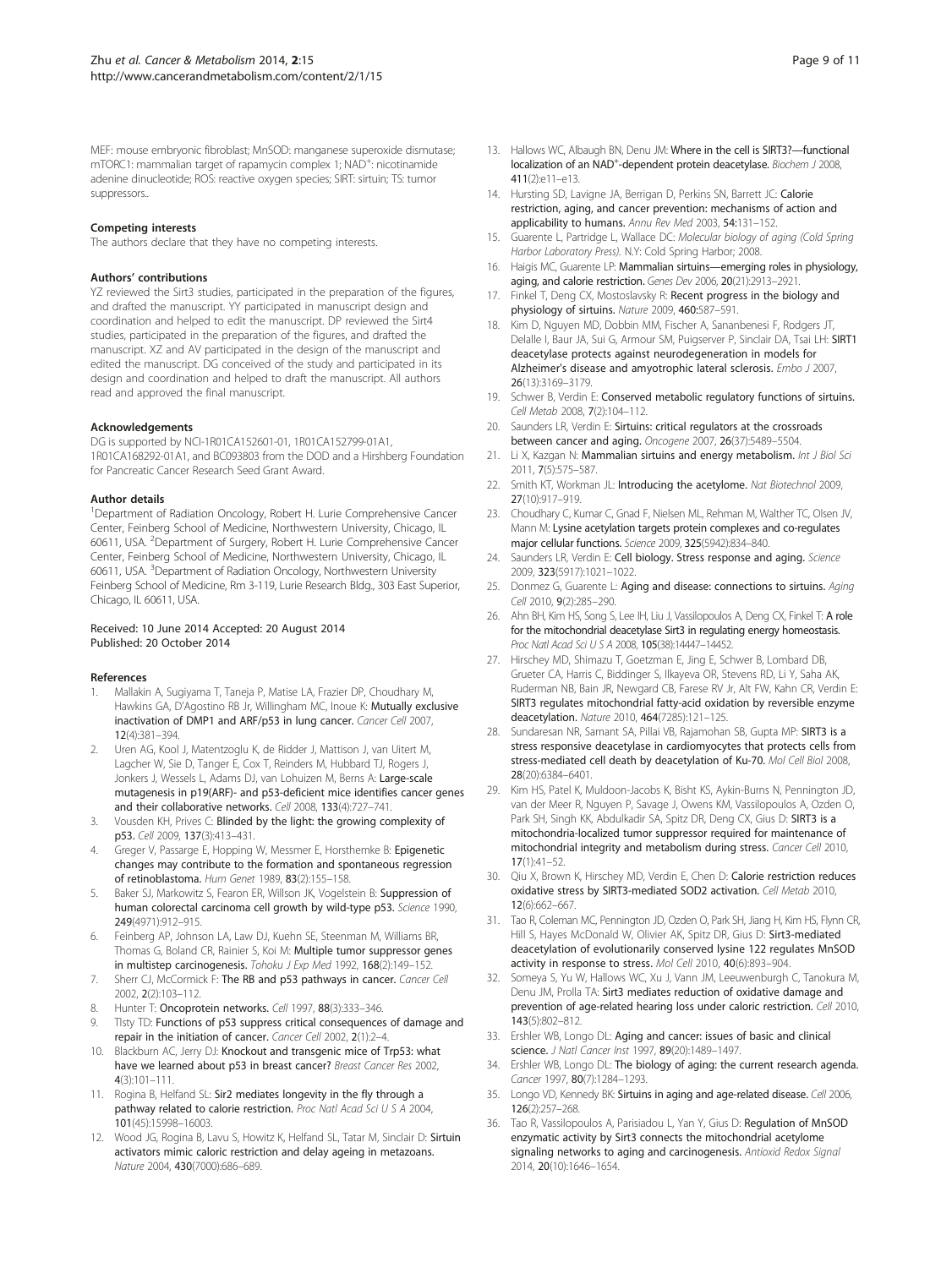- <span id="page-9-0"></span>37. Gius D, Cao XM, Rauscher FJ 3rd, Cohen DR, Curran T, Sukhatme VP: Transcriptional activation and repression by Fos are independent functions: the C terminus represses immediate-early gene expression via CArG elements. Mol Cell Biol 1990, 10(8):4243–4255.
- 38. Lindstrom DL, Gottschling DE: The mother enrichment program: a genetic system for facile replicative life span analysis in Saccharomyces cerevisiae. Genetics 2009, 183(2):413–22.
- 39. Turturro A, Witt WW, Lewis S, Hass BS, Lipman RD, Hart RW: Growth curves and survival characteristics of the animals used in the Biomarkers of Aging Program. J Gerontol 1999, 54(11):B492–501.
- Guarente L, Kenyon C: Genetic pathways that regulate ageing in model organisms. Nature 2000, 408(6809):255–262.
- 41. Bordone L, Motta MC, Picard F, Robinson A, Jhala US, Apfeld J, McDonagh T, Lemieux M, McBurney M, Szilvasi A, Easlon EJ, Lin SJ, Guarente L: Sirt1 regulates insulin secretion by repressing UCP2 in pancreatic beta cells. PLoS Biol 2006, 4(2):e31.
- 42. Guarente L: Mitochondria—a nexus for aging, calorie restriction, and sirtuins? Cell 2008, 132(2):171-176.
- 43. Sinclair DA: Toward a unified theory of caloric restriction and longevity regulation. Mech Ageing Dev 2005, 126(9):987–1002.
- 44. Heilbronn LK, de Jonge L, Frisard MI, DeLany JP, Larson-Meyer DE, Rood J, Nguyen T, Martin CK, Volaufova J, Most MM, Greenway FL, Smith SR, Deutsch WA, Williamson DA, Ravussin E, Pennington CALERIE Team: Effect of 6-month calorie restriction on biomarkers of longevity, metabolic adaptation, and oxidative stress in overweight individuals: a randomized controlled trial. JAMA 2006, 295(13):1539–1548.
- 45. Weindruch R, Sohal RS: Seminars in medicine of the Beth Israel Deaconess Medical Center. Caloric intake and aging. N Engl J Med 1997, 337(14):986–994.
- 46. Lanza-Jacoby S, Yan G, Radice G, LePhong C, Baliff J, Hess R: Calorie restriction delays the progression of lesions to pancreatic cancer in the LSL-KrasG12D; Pdx-1/Cre mouse model of pancreatic cancer. Exp Biol Med (Maywood, NJ) 2013, 238(7):787–797.
- 47. Roebuck BD, Baumgartner KJ, MacMillan DL: Caloric restriction and intervention in pancreatic carcinogenesis in the rat. Cancer Res 1993, 53(1):46–52.
- 48. Singh KK: Mitochondrial dysfunction is a common phenotype in aging and cancer. Ann N Y Acad Sci 2004, 1019:260–264.
- 49. Afanas'Ev IB: Mechanism of superoxide-mediated damage relevance to mitochondrial aging. Ann N Y Acad Sci 2004, 1019:343–345.
- 50. Berneburg M, Kamenisch Y, Krutmann J: Repair of mitochondrial DNA in aging and carcinogenesis. Photochem Photobiol Sci 2006, 5(2):190–198.
- 51. Singh KK: Mitochondria damage checkpoint, aging, and cancer. Ann N Y Acad Sci 2006, 1067:182–190.
- 52. Lombard DB, Schwer B, Alt FW, Mostoslavsky R: SIRT6 in DNA repair, metabolism and ageing. J Intern Med 2008, 263(2):128–141.
- 53. Nemoto S, Fergusson MM, Finkel T: Nutrient availability regulates SIRT1 through a forkhead-dependent pathway. Science 2004, 306(5704):2105–2108.
- 54. Kouzarides T: Chromatin modifications and their function. Cell 2007, 128(4):693–705.
- 55. Yang Y, Cimen H, Han MJ, Shi T, Deng JH, Koc H, Palacios OM, Montier L, Bai Y, Tong Q, Koc EC: NAD + -dependent deacetylase SIRT3 regulates mitochondrial protein synthesis by deacetylation of the ribosomal protein MRPL10. J Biol Chem 2010, 285(10):7417–7429.
- Smith BC, Denu JM: Chemical mechanisms of histone lysine and arginine modifications. Biochim Biophys Acta 2009, 1789(1):45–57.
- 57. Hall JE, Guyton AC: Guyton and Hall textbook of medical physiology. 12th edition. Philadelphia, PA: Saunders/Elsevier; 2011:xix, 1091.
- 58. Jacobs KM, Pennington JD, Bisht KS, Aykin-Burns N, Kim HS, Mishra M, Sun L, Nguyen P, Ahn BH, Leclerc J, Deng CX, Spitz DR, Gius D: SIRT3 interacts with the daf-16 homolog FOXO3a in the mitochondria, as well as increases FOXO3a dependent gene expression. Int J Biol Sci 2008, 4(5):291–299.
- 59. Huang JY, Hirschey MD, Shimazu T, Ho L, Verdin E: Mitochondrial sirtuins. Biochim Biophys Acta 2010, 1804(8):1645–1651.
- 60. Hirschey MD, Shimazu T, Huang JY, Verdin E: Acetylation of mitochondrial proteins. Methods Enzymol 2009, 457:137–147.
- 61. Schwer B, Bunkenborg J, Verdin RO, Andersen JS, Verdin E: Reversible lysine acetylation controls the activity of the mitochondrial enzyme acetyl-CoA synthetase 2. Proc Natl Acad Sci U S A 2006, 103(27):10224–10229.
- 62. Lombard DB, Alt FW, Cheng HL, Bunkenborg J, Streeper RS, Mostoslavsky R, Kim J, Yancopoulos G, Valenzuela D, Murphy A, Yang Y, Chen Y, Hirschey MD, Bronson RT, Haigis M, Guarente LP, Farese RV Jr, Weissman S, Verdin E,

Schwer B: Mammalian Sir2 homolog SIRT3 regulates global mitochondrial lysine acetylation. Mol Cell Biol 2007, 27(24):8807–8814.

- 63. Harman D: Aging: a theory based on free radical and radiation chemistry. J Gerontol 1956, 11(3):298–300.
- 64. Sebastian C, Mostoslavsky R: SIRT3 in calorie restriction: can you hear me now? Cell 2010, 143(5):667-668.
- 65. Sundaresan NR, Gupta M, Kim G, Rajamohan SB, Isbatan A, Gupta MP: Sirt3 blocks the cardiac hypertrophic response by augmenting Foxo3a-dependent antioxidant defense mechanisms in mice. J Clin Invest 2009, 119(9):2758–2771.
- 66. Bell EL, Emerling BM, Ricoult SJ, Guarente L: SirT3 suppresses hypoxia inducible factor 1α and tumor growth by inhibiting mitochondrial ROS production. Oncogene 2011, 30:2986–2996.
- 67. Finley LW, Carracedo A, Lee J, Souza A, Egia A, Zhang J, Teruya-Feldstein J, Moreira PI, Cardoso SM, Clish CB, Pandolfi PP, Haigis MC: SIRT3 opposes reprogramming of cancer cell metabolism through HIF1alpha destabilization. Cancer Cell 2011, 19(3):416–428.
- Kendrick AA, Choudhury M, Rahman SM, McCurdy CE, Friederich M, Van Hove JL, Watson PA, Birdsey N, Bao J, Gius D, Sack MN, Jing E, Kahn CR, Friedman JE, Jonscher KR: Fatty liver is associated with reduced SIRT3 activity and mitochondrial protein hyperacetylation. Biochem J 2011, 433(3):505–514.
- 69. Schlicker C, Gertz M, Papatheodorou P, Kachholz B, Becker CF, Steegborn C: Substrates and regulation mechanisms for the human mitochondrial sirtuins Sirt3 and Sirt5. J Mol Biol 2008, 382(3):790–801.
- 70. Hallows WC, Lee S, Denu JM: Sirtuins deacetylate and activate mammalian acetyl-CoA synthetases. Proc Natl Acad Sci U S A 2006, 103(27):10230-10235.
- 71. Finley LW, Haas W, Desquiret-Dumas V, Wallace DC, Procaccio V, Gygi SP, Haigis MC: Succinate dehydrogenase is a direct target of sirtuin 3 deacetylase activity. PLoS ONE 2011, 6(8):e23295.
- 72. Vassilopoulos A, Pennington JD, Andresson T, Rees DM, Bosley AD, Fearnley IM, Ham A, Flynn CR, Hill S, Rose KL, Kim HS, Deng CX, Walker JE, Gius D: SIRT3 deacetylates ATP synthase F complex proteins in response to nutrient- and exercise-induced stress. Antioxid Redox Signal 2014, 21(4):551–64.
- 73. Chen Y, Zhang J, Lin Y, Lei Q, Guan KL, Zhao S, Xiong Y: Tumour suppressor SIRT3 deacetylates and activates manganese superoxide dismutase to scavenge ROS. EMBO Rep 2011, 12(6):534–541.
- 74. Ozden O, Park SH, Kim HS, Jiang H, Coleman MC, Spitz DR, Gius D: Acetylation of MnSOD directs enzymatic activity responding to cellular nutrient status or oxidative stress. Aging (Albany NY) 2011, 3(2):102-107.
- 75. Karawajew L, Rhein P, Czerwony G, Ludwig WD: Stress-induced activation of the p53 tumor suppressor in leukemia cells and normal lymphocytes requires mitochondrial activity and reactive oxygen species. Blood 2005, 105(12):4767–4775.
- 76. Wang F, Fu X, Chen X, Chen X, Zhao Y: Mitochondrial uncoupling inhibits p53 mitochondrial translocation in TPA-challenged skin epidermal JB6 cells. PLoS One 2010, 5(10):e13459.
- 77. Liu J, St Clair DK, Gu X, Zhao Y: Blocking mitochondrial permeability transition prevents p53 mitochondrial translocation during skin tumor promotion. FEBS Lett 2008, 582(9):1319–1324.
- 78. Kim A, Zhong W, Oberley TD: Reversible modulation of cell cycle kinetics in NIH/3 T3 mouse fibroblasts by inducible overexpression of mitochondrial manganese superoxide dismutase. Antioxid Redox Signal 2004, 6(3):489–500.
- 79. Venkataraman S, Jiang X, Weydert C, Zhang Y, Zhang HJ, Goswami PC, Ritchie JM, Oberley LW, Buettner GR: Manganese superoxide dismutase overexpression inhibits the growth of androgen-independent prostate cancer cells. Oncogene 2005, 24(1):77–89.
- 80. Marfe G, Tafani M, Indelicato M, Sinibaldi-Salimei P, Reali V, Pucci B, Fini M, Russo MA: Kaempferol induces apoptosis in two different cell lines via Akt inactivation, Bax and SIRT3 activation, and mitochondrial dysfunction. J Cell Biochem 2009, 106(4):643–650.
- 81. Ahuja N, Schwer B, Carobbio S, Waltregny D, North BJ, Castronovo V, Maechler P, Verdin E: Regulation of insulin secretion by SIRT4, a mitochondrial ADP-ribosyltransferase. J Biol Chem 2007, 282(46):33583–33592.
- 82. Jeong SM, Xiao C, Finley LW, Lahusen T, Souza AL, Pierce K, Li YH, Wang X, Laurent G, German NJ, Xu X, Li C, Wang RH, Lee J, Csibi A, Cerione R, Blenis J, Clish CB, Kimmelman A, Deng CX, Haigis MC: SIRT4 has tumor-suppressive activity and regulates the cellular metabolic response to DNA damage by inhibiting mitochondrial glutamine metabolism. Cancer Cell 2013, 23(4):450–463.
- 83. Laurent G, German NJ, Saha AK, de Boer VC, Davies M, Koves TR, Dephoure N, Fischer F, Boanca G, Vaitheesvaran B, Lovitch SB, Sharpe AH, Kurland IJ,